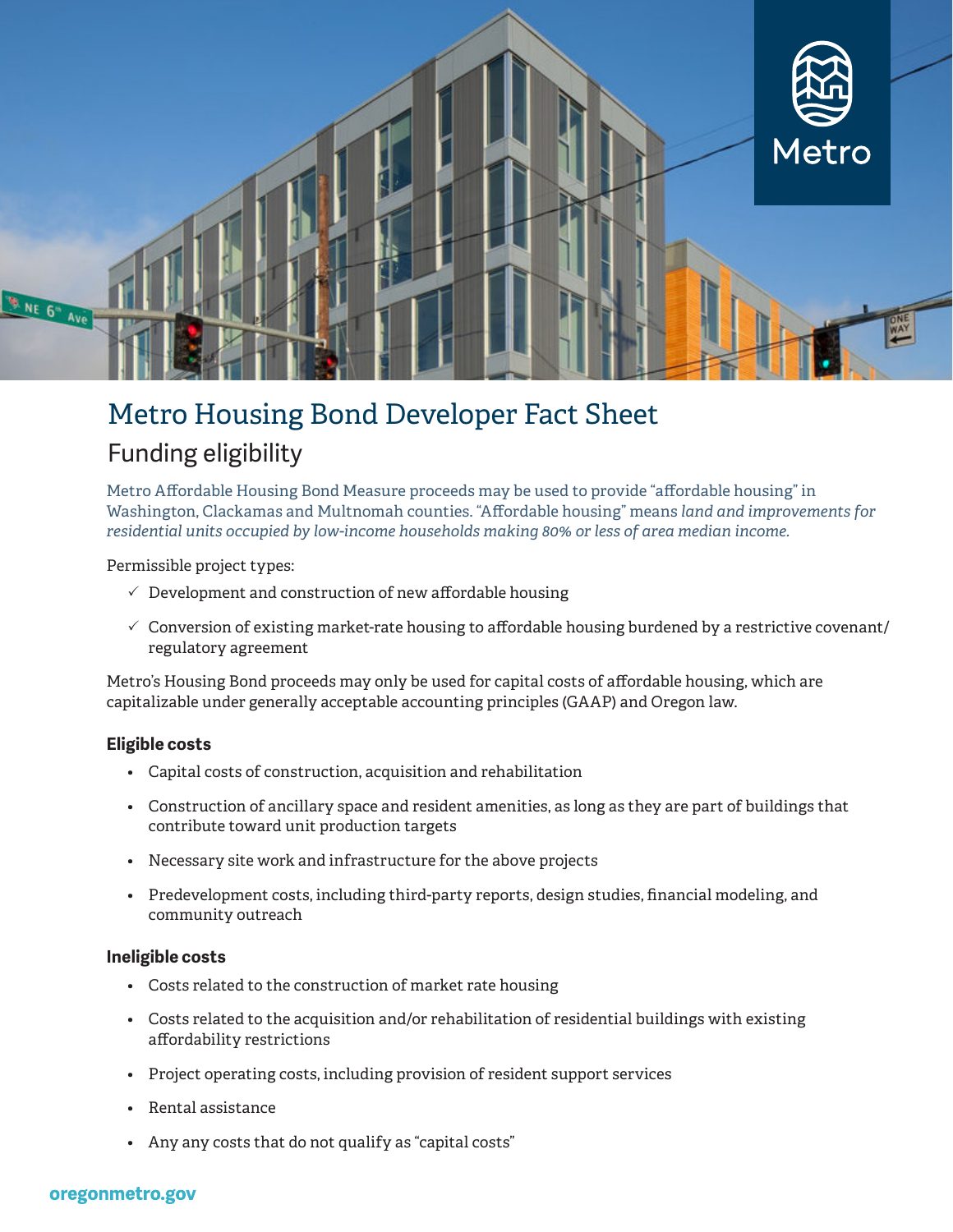

## Metro Housing Bond Developer Fact Sheet Funding distribution and process

#### **Local Implementation Partner Jurisdictions**

The following jurisdictions will implement the Metro Affordable Housing Bond Measure. Local Implementation Partner jurisdictions will receive Bond proceeds for projects that achieve established unit production targets, as described below.

In addition, Metro's Site Acquisition Program will invest an additional \$62,016,000 proportionately across the region to acquire sites for subsequent development through a competitive solicitation process to contribute toward each jurisdiction's targets.

#### **Funding process**

- **1. Local project selection and Metro concept endorsement.** Partner Jurisdictions will use a local process and criteria to solicit, evaluate, and select projects. Metro staff will review projects selected by the Partner Jurisdiction to confirm alignment with the jurisdiction's local implementation strategy and agreed upon unit production targets, resulting in a conditional funding commitment.
- **2. Final approval following project refinement.** Following Metro's initial concept endorsement, projects will be further refined through the local jurisdiction's process. Following approval by the Partner Jurisdiction, finalized project proposals will be reviewed by Metro staff to confirm continued consistency with the initially approved concept.
- **3. Developer agreement and funding disbursement.** Partner Jurisdictions will negotiate development agreements with selected development partners and will manage disbursement of funds to projects. Metro will not be a party to development funding agreements. Metro will play a more direct role in this process for Metro owned sites.
- **4. Restrictive covenant or regulatory agreement.** Metro requires that all projects receiving bond proceeds will record a restrictive covenant or regulatory agreement ensuring affordability for a minimum of 60 years, or 30 years for conversion projects where the buildings are more than 10 years old.



| Local Implementation Partner | Unit production targets |               |             | Funding available |
|------------------------------|-------------------------|---------------|-------------|-------------------|
| Jurisdictions                | Total units             | 30% AMI units | Family-size |                   |
|                              |                         |               | units       |                   |
| <b>Beaverton</b>             | 218                     | 89            | 109         | \$31,140,595      |
| Clackamas County             | 812                     | 333           | 406         | \$116,188,094     |
| Gresham                      | 187                     | 77            | 93          | \$26,756,995      |
| Hillsboro                    | 284                     | 117           | 142         | \$40,657,081      |
| Home Forward                 | 111                     | 46            | 55          | \$15,879,123      |
| Portland                     | 1,475                   | 605           | 737         | \$211,056,579     |
| Washington County            | 814                     | 334           | 407         | \$116,465,532     |

# Metro Housing Bond Developer Fact Sheet Reporting expectations for advancing racial equity

#### **Background**

Metro has been collaborating with community stakeholders, jurisdiction partners, and practitioners to understand opportunities to advance racial equity through the implementation of the bond, as summarized in Metro's *Emerging best practices to operationalize racial equity in affordable housing*.

Metro has also been working to establish structures for holding our region accountable for ensuring that housing bond investments result in material benefits for communities of color and other historically marginalized communities. In accordance with Metro's Work Plan, each Local Implementation Partner has created a Local Implementation Strategy including specific goals, strategies, and/or policies related to: ensuring plans for ongoing community engagement to inform project implementation; increasing economic opportunities through the construction process; ensuring that people of color and other historically marginalized communities don't face barriers in accessing housing opportunities; and incorporating culturally specific programming and supportive services to meet the needs of tenants.

#### **New reporting requirements**

While much of the implementation framework for the Metro bond is structured to align with existing, familiar funding tools, such as federal Low Income Housing Tax Credits, Metro is introducing some additional reporting expectations aimed at ensuring consistent tracking and accountability for outcomes related to advancing racial equity. These outcomes are a top priority for Metro Council and its appointed Community Oversight Committee for the bond, and Metro looks forward to working with development partners around the region to elevate existing practices to better document efforts and outcomes for advancing racial equity.

The following data will be collected by implementing jurisdictions at final funding approval, construction completion, and stabilized occupancy.

### **Required project outcomes metrics**

- 
- b. Outreach strategies/methods used encourage participation
	-
	-
- **1. Community engagement that informs the project\*** Provided by **jurisdiction and developer** at final funding approval.
	- a. Description of engagement events/activities
	-
	- c. Participant information, including number of attendees and demographics or other information to demonstrate participation from historically marginalized communities
	- d. Information about participation of CBO and culturally specific partners
- e. Summary of feedback received (major themes)
	- f. Description of how feedback from communities of color and historically marginalized communities informed project implementation and outcomes
	- g. Evaluation of engagement effort; include feedback from staff and participants (optional)

*\*This reporting is focused on engagement to inform project implementation, including ensuring engagement to shape project outcomes to support the success of future residents. Examples could include engagement to inform a funding solicitation, jurisdiction-wide or project specific engagement, where the feedback received has opportunity to affect project outcomes, regardless of who conducts the engagement (e.g. jurisdiction, developer, partner). Metro defines "project outcomes" to mean permanent or long-range aspects of the housing development that can improve resident experience, such as: solicitation selection criteria, location, unit composition, individual project design principles or specific features (such as external landscaping, community space, etc.), onsite services, or particular management practices.*